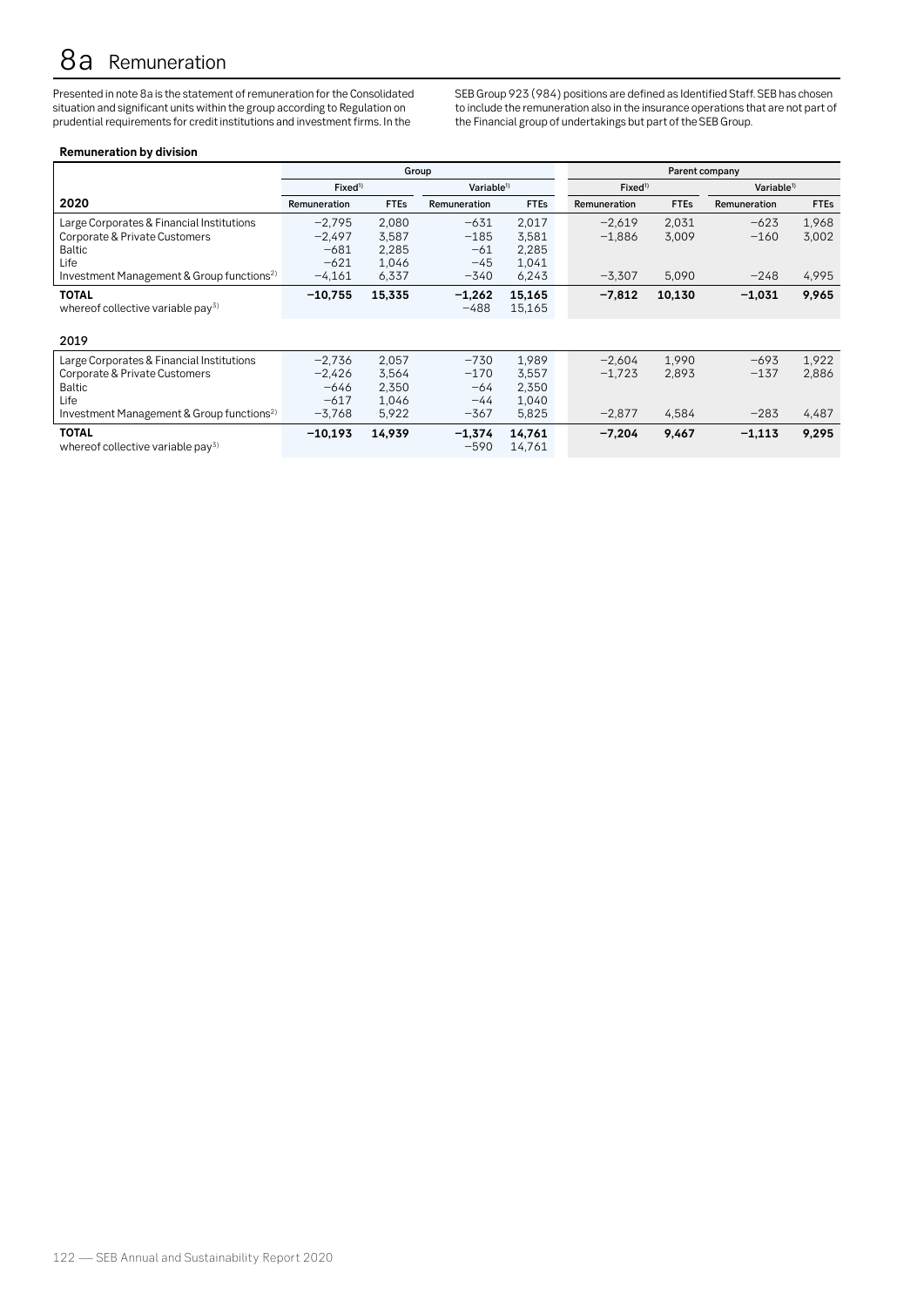## *Note 8a continued Remuneration*

|                                     |                     | SEB Pank AS, Estonia<br>SEB Banka AS, Latvia |                                               |             |                 |             |                        |             |
|-------------------------------------|---------------------|----------------------------------------------|-----------------------------------------------|-------------|-----------------|-------------|------------------------|-------------|
|                                     | Fixed <sup>1)</sup> |                                              | Variable <sup>1)</sup><br>Fixed <sup>1)</sup> |             |                 |             | Variable <sup>1)</sup> |             |
| 2020                                | Remuneration        | <b>FTEs</b>                                  | Remuneration                                  | <b>FTEs</b> | Remuneration    | <b>FTEs</b> | Remuneration           | <b>FTEs</b> |
| Baltic<br>Other $4$ )               | $-195$<br>$-108$    | 695<br>306                                   | $-19$<br>$-13$                                | 695<br>306  | $-147$<br>$-60$ | 604<br>210  | $-13$<br>-6            | 604<br>210  |
| <b>TOTAL</b>                        | $-303$              | 1,002                                        | $-32$                                         | 1,002       | $-207$          | 814         | $-19$                  | 814         |
| 2019                                |                     |                                              |                                               |             |                 |             |                        |             |
| <b>Baltic</b><br>Other <sup>4</sup> | $-181$<br>$-106$    | 703<br>312                                   | $-20$<br>$-17$                                | 703<br>312  | $-144$<br>$-59$ | 617<br>216  | $-15$<br>$-7$          | 617<br>216  |
| <b>TOTAL</b>                        | $-286$              | 1,015                                        | $-37$                                         | 1,015       | $-204$          | 833         | $-22$                  | 833         |
| SEB bankas AB, Lithuania            |                     |                                              |                                               |             |                 |             |                        |             |

|                                     | SED Dankas AD, Lithuania |                        |                |              |  |  |  |  |  |
|-------------------------------------|--------------------------|------------------------|----------------|--------------|--|--|--|--|--|
|                                     | Fixed <sup>1</sup>       | Variable <sup>1)</sup> |                |              |  |  |  |  |  |
| 2020                                | Remuneration             | <b>FTEs</b>            | Remuneration   | <b>FTEs</b>  |  |  |  |  |  |
| <b>Baltic</b><br>Other <sup>4</sup> | $-316$<br>$-158$         | 969<br>443             | $-24$<br>$-15$ | 969<br>443   |  |  |  |  |  |
| <b>TOTAL</b>                        | $-474$                   | 1.412                  | $-39$          | 1,412        |  |  |  |  |  |
| 2019                                |                          |                        |                |              |  |  |  |  |  |
| <b>Baltic</b><br>Other $4$ )        | $-299$<br>$-150$         | 1,012<br>431           | $-25$<br>$-12$ | 1,012<br>431 |  |  |  |  |  |
|                                     |                          |                        |                |              |  |  |  |  |  |
| <b>TOTAL</b>                        | $-450$                   | 1.443                  | -37            | 1.443        |  |  |  |  |  |

1) Variable pay is defined as short-term cash-based remuneration and long-term equity-based remuneration. All other remuneration is reported as fixed remuneration and includes: base<br>pay, pensions, severance pay, fees and b

# **Remuneration by category**

|                                                               | Group                             |                    |                   |                   |                                        |               |                                          | Parent company     |                  |            |                                        |              |  |  |
|---------------------------------------------------------------|-----------------------------------|--------------------|-------------------|-------------------|----------------------------------------|---------------|------------------------------------------|--------------------|------------------|------------|----------------------------------------|--------------|--|--|
|                                                               |                                   | Remuneration       |                   |                   | <b>FTEs</b>                            |               |                                          | Remuneration       |                  |            | <b>FTEs</b>                            |              |  |  |
| 2020                                                          | Identified<br>Staff <sup>6)</sup> | Other<br>employees | Total             | <b>Identified</b> | Other<br>Staff <sup>6)</sup> employees | Total         | <b>Identified</b><br>Staff <sup>6)</sup> | Other<br>employees | Total            | Identified | Other<br>Staff <sup>6)</sup> employees | Total        |  |  |
| Fixed remuneration <sup>1)</sup>                              | $-1,215$                          |                    | $-9,540 - 10,755$ | 876               |                                        | 14,459 15,335 | $-997$                                   | $-6,815 -7,812$    |                  | 715        |                                        | 9,415 10,130 |  |  |
| Variable $pay1$<br>whereof:                                   | $-323$                            | $-940$             | $-1.262$          | 575               |                                        | 14,590 15,165 | $-288$                                   |                    | $-743 - 1,031$   | 496        |                                        | 9,469 9,965  |  |  |
| Short-term cash-based<br>Long-term equity-based <sup>2)</sup> | $-127$<br>$-196$                  | $-554$<br>-386     | $-681$<br>-581    |                   |                                        |               | $-115$<br>$-173$                         | $-459$<br>$-284$   | $-574$<br>$-457$ |            |                                        |              |  |  |
| Deferred variable pay <sup>3)</sup><br>Accrued and paid       | $-226$                            | $-386$             | $-612$            |                   |                                        |               | $-202$                                   | $-284$             | $-486$           |            |                                        |              |  |  |
| remuneration <sup>4)</sup>                                    | $-1.538$                          | $-10.479 - 12.017$ |                   |                   |                                        |               |                                          |                    |                  |            |                                        |              |  |  |
| Severance pay <sup>5)</sup><br>Agreed not yet paid            |                                   |                    | $-197$            |                   |                                        | 366           |                                          |                    | $-182$           |            |                                        | 190          |  |  |
| severance pay<br>Highest single amount                        |                                   |                    | $-432$<br>-7      |                   |                                        | 239           |                                          |                    | $-215$<br>-7     |            |                                        | 115          |  |  |

| Fixed remuneration $1$               | $-1,258$ |                   | $-8,935 - 10,193$ | 930 | 14,009 14,939 | $-1.030$ | $-6.174 -7.204$  |                | 740 | 8,727 9,467 |     |
|--------------------------------------|----------|-------------------|-------------------|-----|---------------|----------|------------------|----------------|-----|-------------|-----|
| Variable $pay1$                      | $-336$   |                   | $-1,038$ $-1,374$ | 541 | 14,220 14,761 | $-295$   |                  | $-818 - 1.113$ | 469 | 8,826 9,295 |     |
| whereof:                             |          |                   |                   |     |               |          |                  |                |     |             |     |
| Short-term cash-based                | $-136$   | $-588$            | $-725$            |     |               | $-123$   | -443             | -566           |     |             |     |
| Long-term equity-based <sup>2)</sup> | $-200$   | $-449$            | $-649$            |     |               | $-172$   | $-402$           | $-574$         |     |             |     |
| Deferred variable pay <sup>3)</sup>  | $-232$   | $-417$            | $-649$            |     |               | $-204$   | $-371$           | $-574$         |     |             |     |
| Accrued and paid                     |          |                   |                   |     |               |          |                  |                |     |             |     |
| remuneration <sup>4)</sup>           | $-1.594$ | $-9.973 - 11.567$ |                   |     |               | $-1,326$ | $-6.992 - 8.318$ |                |     |             |     |
| Severance pay <sup>5)</sup>          |          |                   | $-122$            |     | 294           |          |                  | $-86$          |     |             | 160 |
| Agreed not yet paid                  |          |                   |                   |     |               |          |                  |                |     |             |     |
| severance pay                        |          |                   | $-521$            |     | 219           |          |                  | $-190$         |     |             | 101 |
| Highest single amount                |          |                   | -3                |     |               |          |                  | $-3$           |     |             |     |